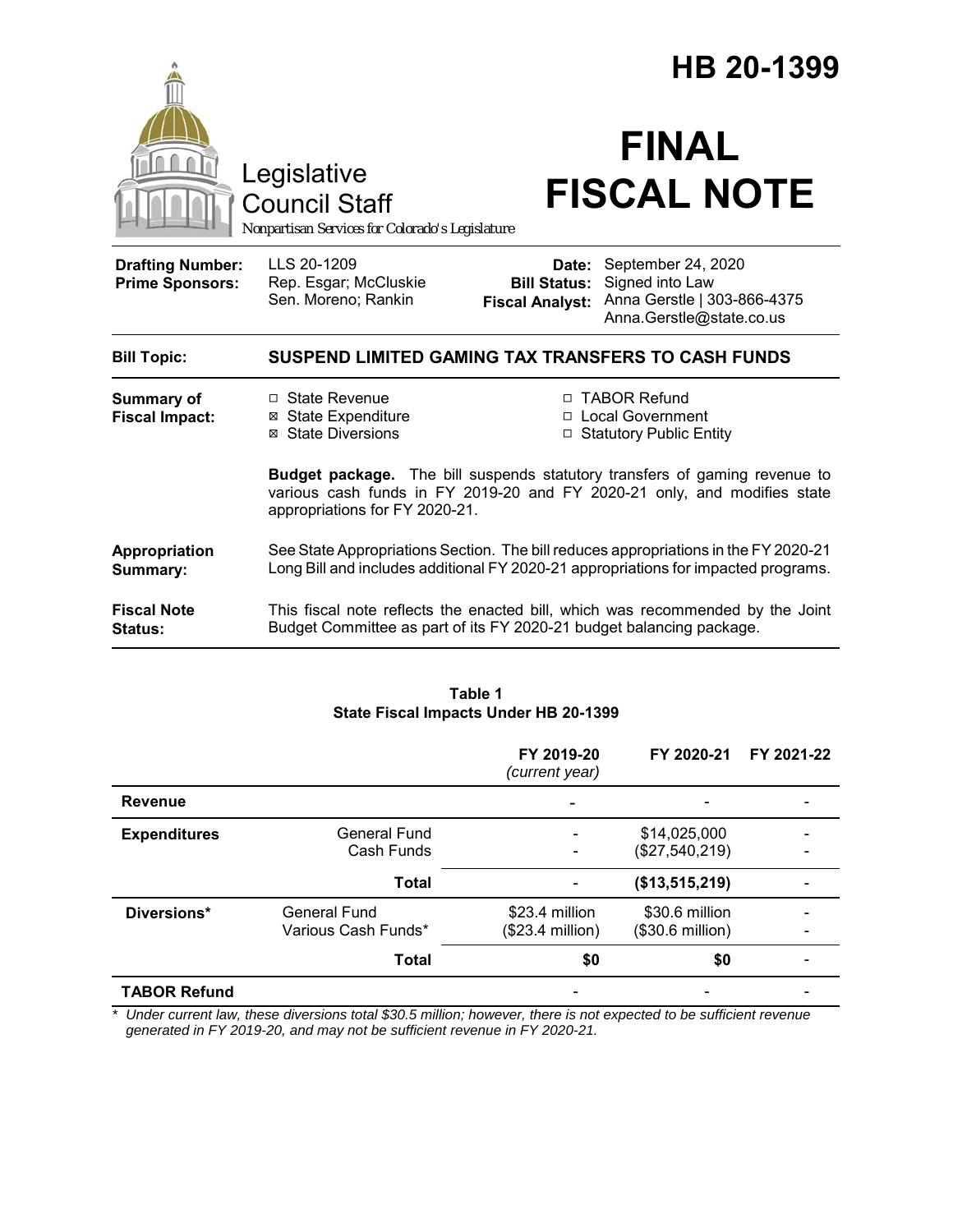September 24, 2020

## **Summary of Legislation**

The bill suspends annual transfers from the Limited Gaming Fund to the following funds in FY 2019-20 and FY 2020-21:

- Colorado Travel and Tourism Promotion Fund;
- Advanced Industries Acceleration Cash Fund;
- Local Government Limited Gaming Impact Fund;
- Innovative Higher Education Research Fund;
- Creative Industries Cash Fund; and
- Colorado Office of Film, Television, and Media Operational Account Cash Fund.

The bill also adjusts FY 2020-21 appropriations for impacted programs.

## **Background**

Under the Colorado Constitution, 50 percent of limited gaming tax revenue is transferred to the General Fund, or other funds designated in statute. Under current law, that revenue is distributed as follows:

- **•** \$5.0 million, plus an annual adjustment, to the Local Government Limited Gaming Impact Fund in the Department of Local Affairs (DOLA);
- \$2.0 million to the Creative Industries Cash Fund in the Office of Economic Development and International Trade (OEDIT);
- \$15.0 million to the Colorado Travel and Tourism Fund in OEDIT;
- \$0.5 million to the Colorado Office of Film, Television, and Media in OEDIT;
- \$5.5 million to the Advanced Industries Acceleration Cash Fund in OEDIT;
- \$2.1 million to the Innovative Higher Education Research Fund in the Department of Higher Education (DHE); and
- the remainder is deposited in the General Fund.

These programs may also receive additional appropriations from the General Fund or other fund sources.

#### **State Diversions**

Under current law, the amounts specified above are diverted from the General Fund to several cash funds in OEDIT, DOLA, and DHE. These diversions total \$30.5 million; however, available gaming revenues for this purpose are expected to total \$23.3 million in FY 2019-20 and \$30.6 million in FY 2020-21, based on the Legislative Council Staff May 2020 Forecast, and \$23.4 million in FY 2019-20 and \$26.5 million in FY 2020-21 based on the OSPB forecast. As a result, the suspension of the transfers increases funding available in the General Fund by about \$23.3 million in FY 2019-20. Table 2 lists the amounts of the suspended transfers.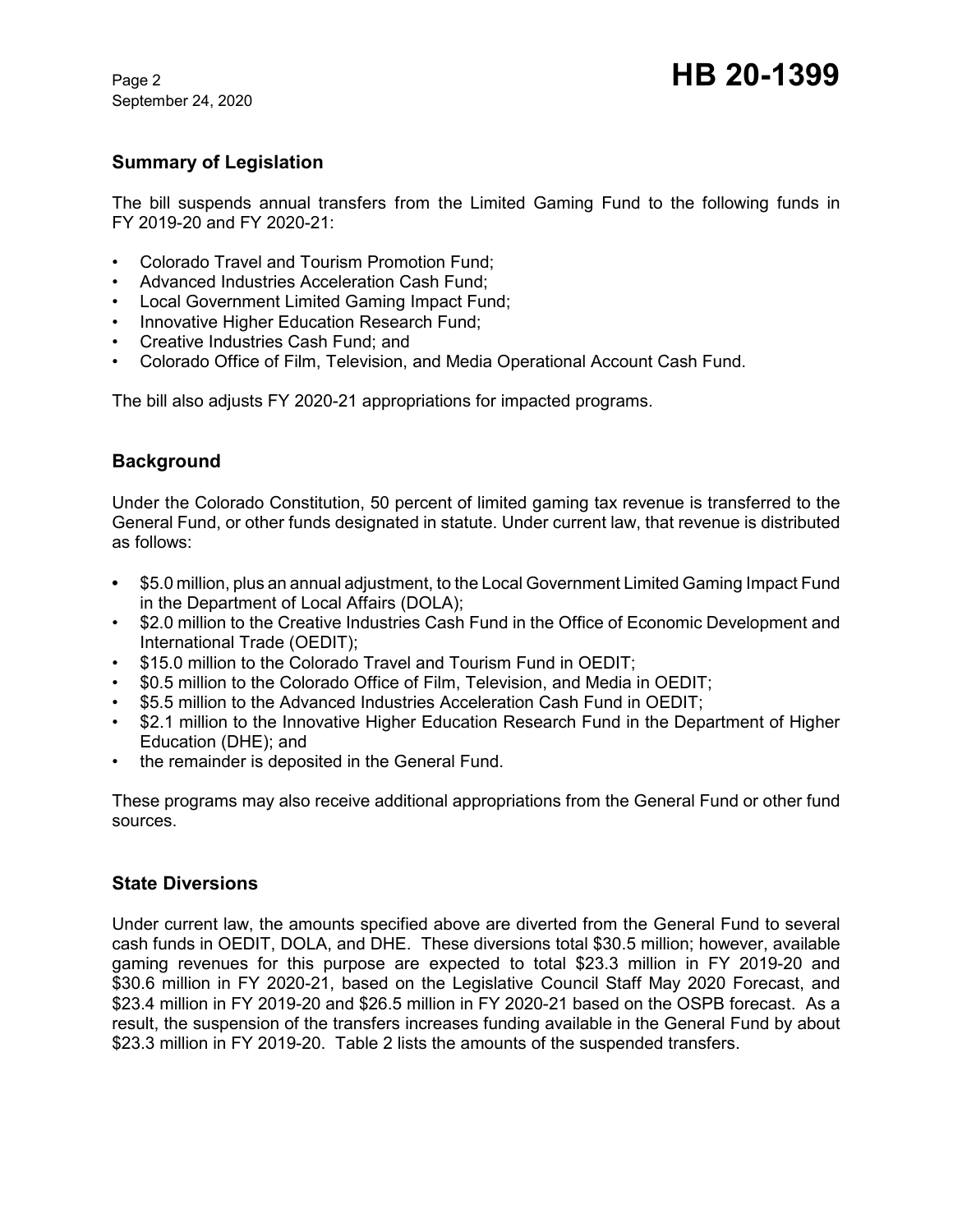# Page 3 **HB 20-1399**

September 24, 2020

| <b>Department / Program</b>                 | <b>Amount</b>  |  |
|---------------------------------------------|----------------|--|
| <b>Department of Local Affairs</b>          |                |  |
| Local Government Limited Gaming Impact      | (\$5,400,000)  |  |
| <b>OEDIT</b>                                |                |  |
| Film, Television and Media                  | $($ \$500,000) |  |
| Colorado Promotion - Welcome Centers        |                |  |
| Colorado Promotion - Other Costs            | (\$15,000,000) |  |
| <b>Destination Development Programs</b>     |                |  |
| <b>Creative Industries</b>                  | (\$2,000,000   |  |
| Advanced Industries                         | (\$5,500,000)  |  |
| <b>Indirect Costs</b>                       |                |  |
| <b>Department of Higher Education</b>       |                |  |
| <b>Innovative Higher Education Research</b> | (\$2,100,000)  |  |
| Total                                       | \$30,500,000   |  |
| Projected Available Revenue (FY 2019-20)    | \$23,232,780   |  |

**Table 2 Annual Diversions Suspended Under HB 20-1399**

## **State Expenditures**

The bill includes \$14,025,000 in General Fund appropriations in FY 2020-21 for programs impacted by the suspended transfers. Because the programs will be funded with General Fund, rather than through the transfer mechanism discussed above, the bill also reduces the cash fund appropriations for impacted programs by \$27.5 million. Table 3 shows the changes to program appropriations for FY 2020-21.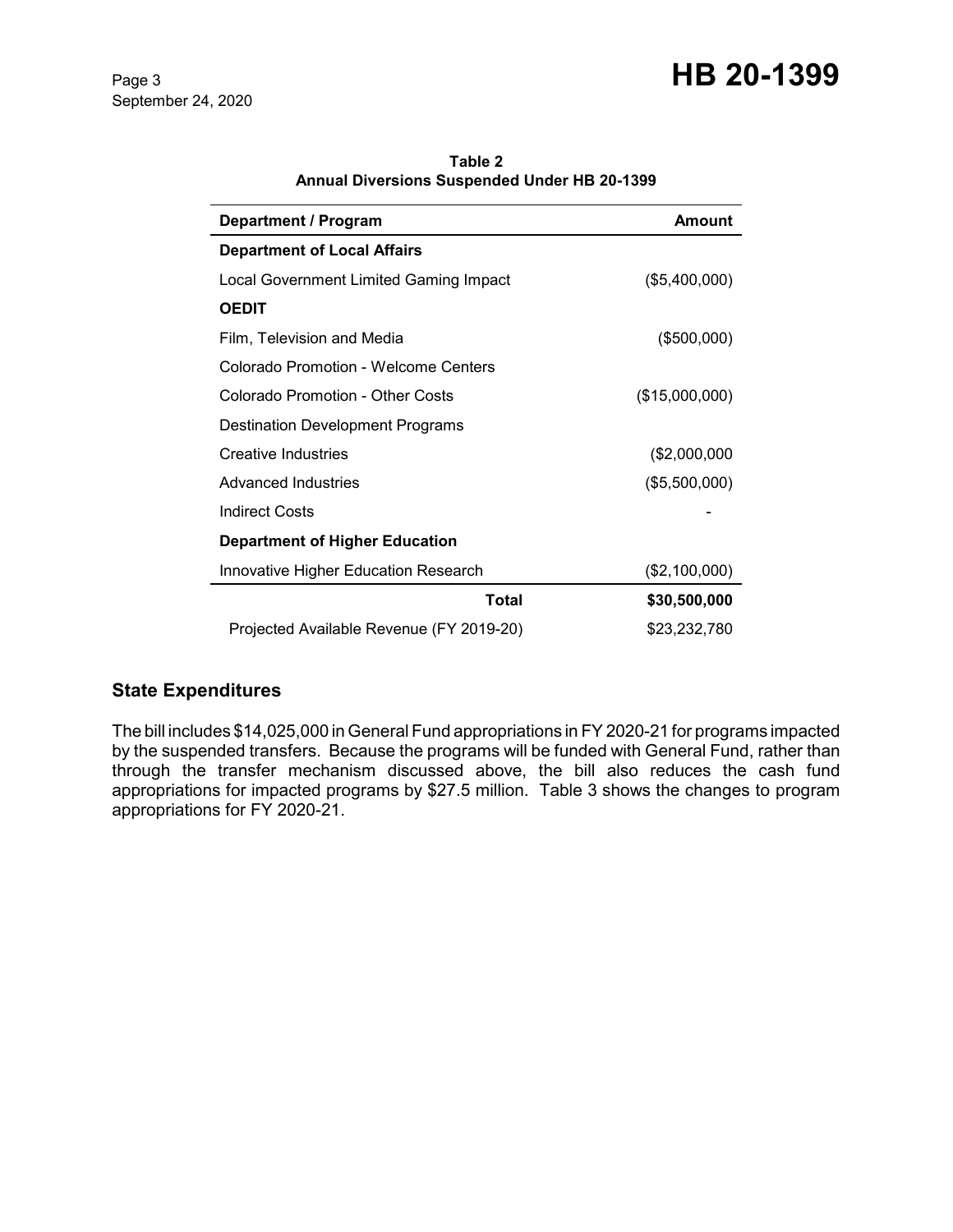#### **Table 3 FY 2020-21 Expenditure Changes Under HB20 - 1399**

|                                             | FY 2020-21<br><b>Cash Fund</b><br><b>Expenditures</b> | FY 2020-21<br><b>General Fund</b><br><b>Expenditures</b> |
|---------------------------------------------|-------------------------------------------------------|----------------------------------------------------------|
| <b>Department of Local Affairs</b>          |                                                       |                                                          |
| Local Government Limited Gaming Impact      | (\$5,259,386)<br>$(1.0$ FTE)                          | \$1,875,000<br>$1.0$ FTE                                 |
| <b>OEDIT</b>                                |                                                       |                                                          |
| Film, Television and Media                  |                                                       | \$310,331                                                |
| Colorado Promotion - Welcome Centers        | (\$516,000)<br>$(3.3$ FTE)                            | \$500,000<br>3.3 FTE                                     |
| Colorado Promotion - Other Costs            | (\$10,579,623)                                        | \$8,678,000                                              |
| <b>Destination Development Programs</b>     |                                                       | \$600,000                                                |
| <b>Creative Industries</b>                  | (\$2,023,000)                                         | \$1,226,000                                              |
| Advanced Industries                         | (\$8,362,210)                                         | \$398,000                                                |
| <b>Indirect Costs</b>                       |                                                       | \$437,669                                                |
| <b>Department of Higher Education</b>       |                                                       |                                                          |
| <b>Innovative Higher Education Research</b> | (\$800,000)                                           |                                                          |
| Total                                       | (\$27,540,219)                                        | \$14,025,000                                             |

## **Local Government**

The bill's reduced appropriations for the local government limited gaming impact grants in DOLA reduce grant funding available for eligible local governments.

## **Effective Date**

The bill was signed into law by the Governor and took effect on June 30, 2020.

## **State Appropriations**

For FY 2020-21, the bill includes the following reductions to cash fund appropriations in the FY 2020-21 Long Bill:

#### *Governor's Office*

- a reduction of \$516,000 and 3.3 FTE for Colorado welcome centers;
- a reduction of \$10,579,623 for other Colorado promotion costs;
- a reduction of \$8,362,210 for the Advanced Industries Acceleration Cash Fund; and
- a reduction of \$2,023,000 from the Creative Industries Cash Fund.